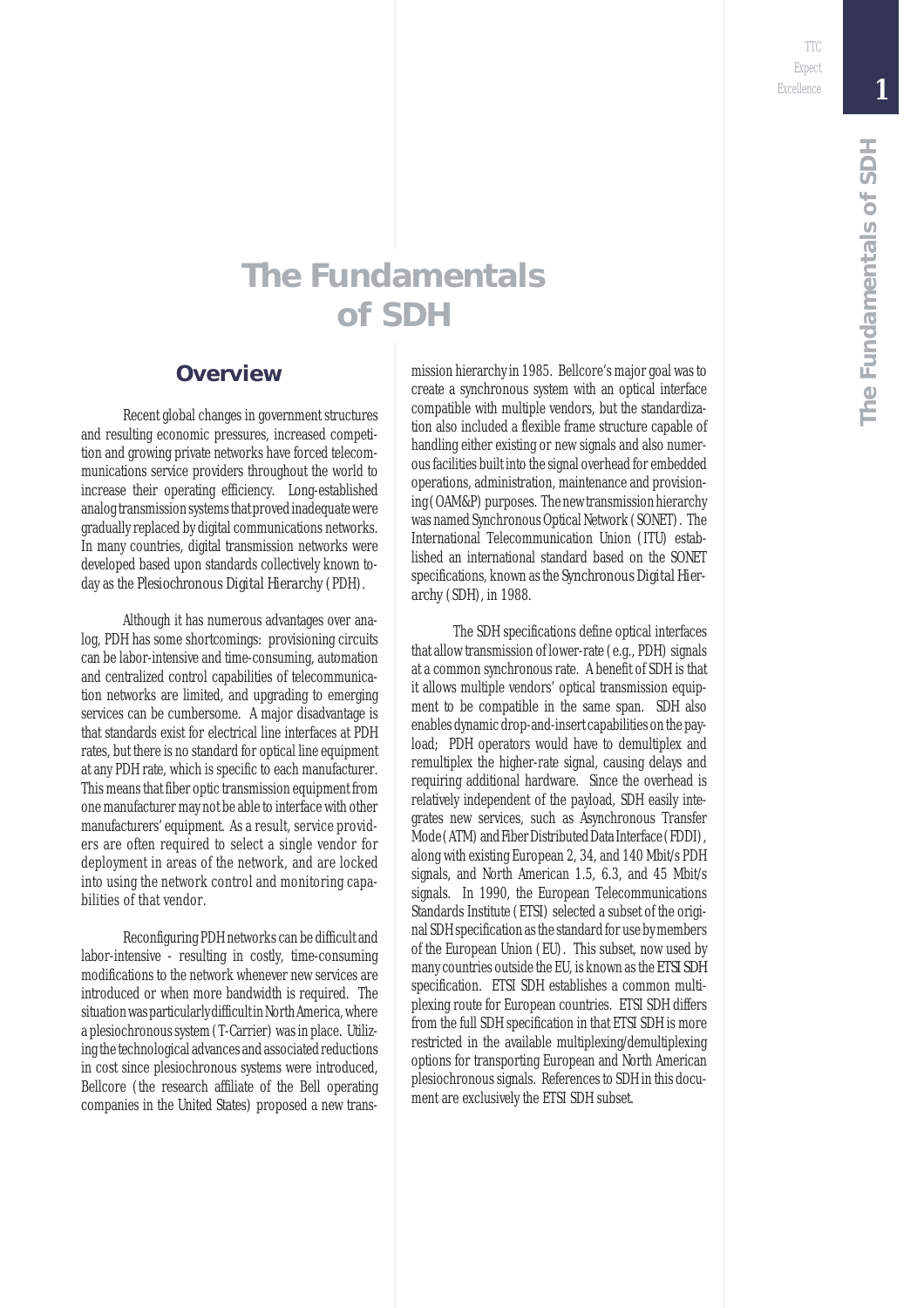#### **SDH Multiplexing**

SDH multiplexing combines low-speed digital signals such as 2, 34, and 140 Mbit/s signals with required overhead to form a frame called Synchronous Transport Module at level one (STM-1). *Figure 1* shows the STM-1 frame, which is created by 9 segments of 270 bytes each. The first 9 bytes of each segment carry overhead information; the remaining 261 bytes carry payload. When visualized as a block, the STM-1 frame appears as 9 rows by 270 columns of bytes. The STM-1 frame is transmitted row #1 first, with the most significant bit (MSB) of each byte transmitted first.

This formula calculates the bit rate of a framed digital signal:  $bit rate = frame rate x frame capacity$ 

In order for SDH to easily integrate existing digital services into its hierarchy, it operates at the basic rate of 8 kHz, or 125 microseconds per frame, so the frame rate is 8,000 frames per second. The frame capacity of a signal is the number of bits contained within a single frame. *Figure 1* shows:

frame capacity =  $270$  bytes/row x 9 rows/frame x 8 bits/byte = 19,440 bits/frame

The bit rate of the STM-1 signal is calculated as follows: bit rate  $= 8,000$  frames/second x 19,440 bits/frame

 $= 155.52$  Mbit/s



*Figure 1 The STM-1 Frame*

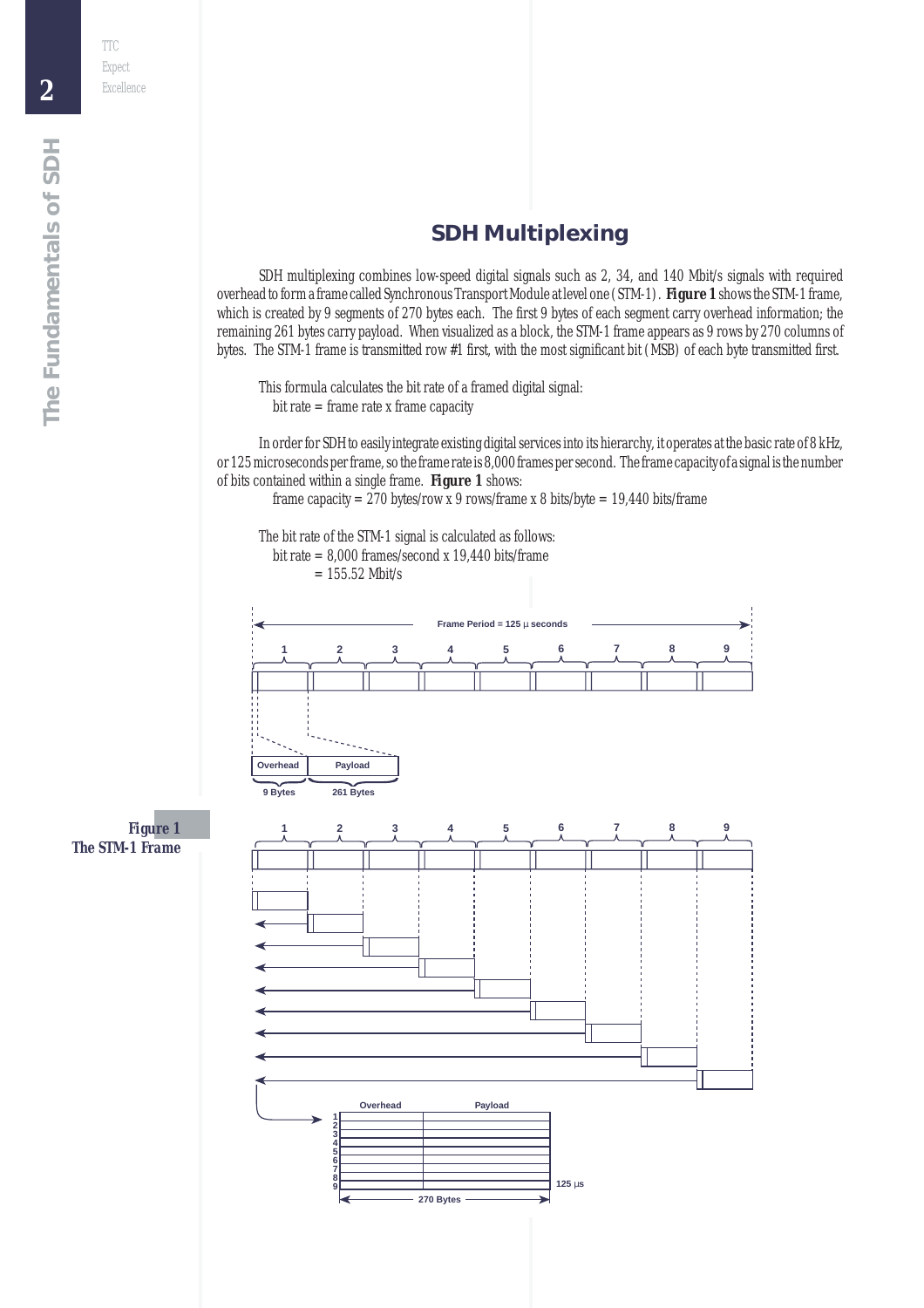*3*



Three transmission levels (STM-1, STM-4, and STM-16) have been defined for the SDH hierarchy. As **Figure 2** shows, the ITU has specified that an STM-4 signal should be created by byte interleaving four STM-1 signals. The basic frame rate remains 8,000 frames per second, but the capacity is quadrupled, resulting in a bit rate of 4 x 155.52 Mbit/s, or 622.08 Mbit/s. The STM-4 signal can then be further multiplexed with three additional STM-4s to form an STM-16 signal. *Table 1* lists the defined SDH frame formats, their bit rates, and the maximum number of 64 kbit/s telephony channels that can be carried at each rate.

| Frame<br>Format | Bit<br>Rate     | Max. Number of<br><b>Telephony Channels</b> |
|-----------------|-----------------|---------------------------------------------|
| STM-1           | $155.52$ Mbit/s | 1.920                                       |
| STM-4           | 622.08 Mhit/    | 7.680                                       |
| <b>STM-16</b>   | $2.488$ Ghit/s  | 30.720                                      |



**The SDH Frame**

*Figure 3* shows the STM-1 frame divided into two parts to physically segregate the layers, where each square represents an 8-bit byte. The first nine columns comprise the section overhead (SOH), while the remainder is called the virtual container at level four (VC-4). The SOH dedicates three rows for the regenerator section overhead (RSOH) and six rows for the multiplexer section overhead (MSOH). The VC-4 contains one column for the VC-4 path overhead (VC-4 POH), leaving the remaining 260 columns for payload data (149.76 Mbit/s). Refer to *Figure 3* to visualize the location of the SDH overhead in the STM-1 frame.

See *Appendix A* for more information on each of these overhead bytes.

> *Figure 3 Basic SDH Overhead Structure*

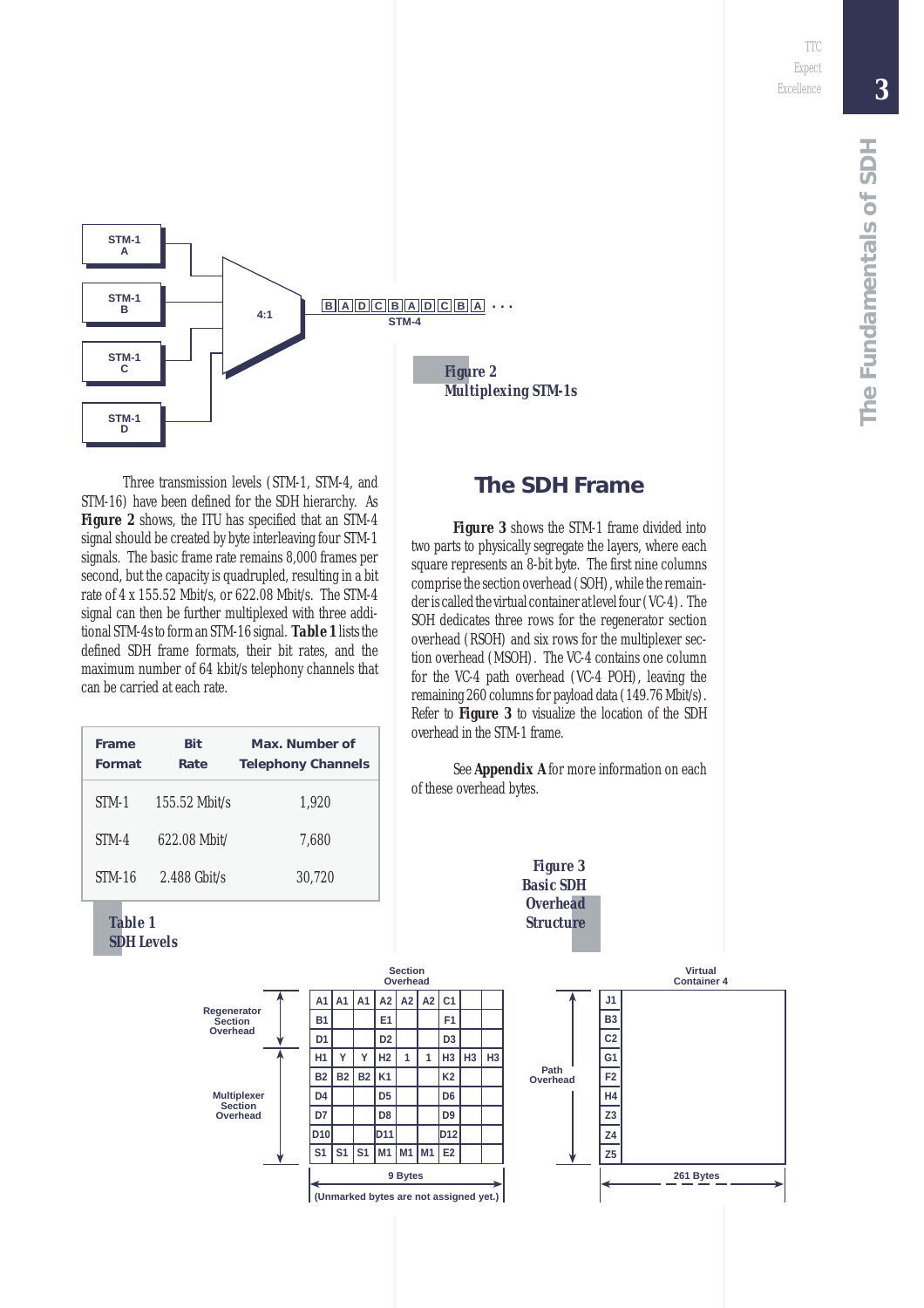The SDH signal is layered to divide responsibility for transporting the payload through the network. Each SDH network element (NE) is responsible for interpreting and generating its overhead layer, and for communicating control and status information to the same layer in other equipment, or *terminating* its overhead layer. As the payload travels through the SDH network, each layer is terminated by one of a general class of NEs named regenerator section terminating equipment (RSTE), multiplexer section terminating equipment (MSTE), or path terminating equipment (PTE). *Figure 4* depicts a sample network with the layered functions identified. The POH is generated where the lower-rate non-SDH signal enters the SDH network by a PTE, such as an access multiplexer (AM). The POH is removed when the payload exits the SDH network by a PTE, such as an access demultiplexer (AD). The POH is first-on, last-off, so the alarm and error information contained within this layer represents end-to-end status.

For example, if traffic is traveling west to east in *Figure 4*, and regenerator section errors are detected at Site 4, a problem will be somewhere between Site 3 and Site 4. The observed problem can not be west of Site 3, since all regenerator section results are recalculated at every point in the network. If multiplexer section errors are found at Site 4, a problem exists between Site 2 and Site 4, since multiplexer section results are recalculated only at major network nodes, such as the SDXS at Site 2. Furthermore, if multiplexer section errors, but not regenerator errors, are found at Site 4, then a problem exists between Site 2 and Site 3. Finally, if path errors are detected at Site 4, then a problem exists anywhere between Site 1 and Site 4.

The SDXS at Site 2 adds a twist to the path errors example, due to its flexible functionality, as shown in *Figure 5.* A SDXS has the capability to drop and insert signals, and functions as a PTE when the signals being dropped or added are tributaries of the SDH signal. If the SDXS has been equipped to add and drop 2, 34, or 140 Mbit/s PDH signals, the SDXS functions as a PTE for those

signals. If it is equipped to add and drop STM-N signals, the SDXS functions only as a MSTE for those signals. This fact must be considered in the scenario in *Figure 4*. The path statement must be modified to add the condition that if path errors are located at Site 4, *and the origin of a non-SDH tributary within the STM-1 is at Site 1*, then a problem exists

*Figure 4 Typical Layered Communication Network*

The next layer of overhead termination is the MSOH and is performed by the MSTE such as a synchronous multiplexer (SM), a synchronous digital crossconnect system (SDXS), an AM, or an AD. The MSOH is where most of the communication and synchronization between major nodes occurs and monitors error information between major network nodes. Finally, RSOH is terminated by RSTEs, such as optical regenerators (ORs), SMs, SDXSs, AMs, or ADs, and contains error information between every node in the SDH network. As *Figure 4* shows, MSTE, PTE, and RSTE functions may sometimes be combined within the identical piece of equipment. Since each layer is terminated and regenerated at the appropriate nodes, the performance monitoring data at each network node helps to sectionalize problems.

between Site 1 and Site 4. Otherwise, if any non-SDH tributary within the STM-1 originates from Site 2, then a problem exists between Site 2 and Site 4. Therefore, in troubleshooting a signal, it is important to know where the path originates.

Since the origin of the signal is an important factor in isolating trouble spots, the SDH signal itself provides a method to tag every STM-1 with information about its location. The J1 Path Trace byte, described in *Appendix A*, carries a fixed length, either 16 or 64-byte, American Standard Code for Information Interchange (ASCII) string that can be programmed at system turn-up to carry textual information about the originating node, office, or customer. Because this information is never terminated by MSTEs or RSTEs, it can only be assigned at the signal originating point. The C1 and J2 bytes provide similar functionality.

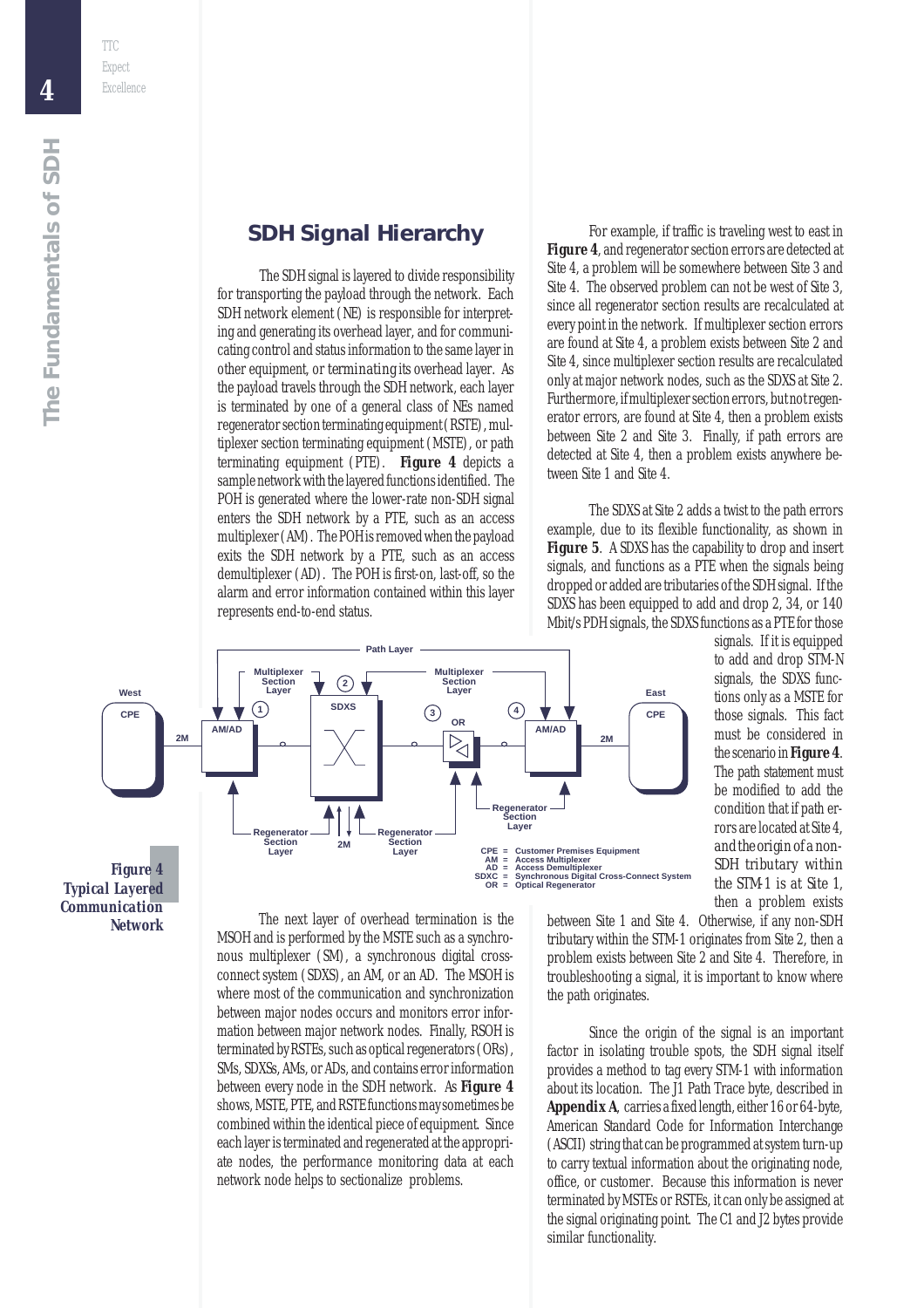

#### **SDH Performance Monitoring**

Each layer in the SDH signal provides alarm and error monitoring capabilities between various terminating points in the network. Similar to 2 Mbit/s signals, parity is calculated and stored in the transmitted signal. The parity is recalculated by the receiver and verified against the stored value to determine if an error occurred during transmission. Every layer in the SDH signal has its own Bit Interleaved Parity (BIP) calculation. The sidebar below shows how BIP checks are performed in SDH.

If CRC framing is used at the 2 Mbit/s level, a Remote End Block Error (REBE) may be returned to the sender when a bit error is detected in the framed 2 Mbit/s PDH signal. SDH uses the same algorithm, using a layered approach. If a MSTE receives some number of multiplexer section BIP errors, it transmits the same number of multiplexer section Far End Block Errors (FEBEs) back to the originator. PTEs use the same approach in the path layer of overhead.

Like 2, 34, and 140 Mbit/s PDH signals, the SDH signal also contains Alarm Indication Signals (AISs) and Remote Alarms, except that a SDH Remote Alarm is called Remote Defect Indication (RDI), and is layered like all of the other SDH results. The term RDI replaces the former names FERF (Far End Receive Failure) and RAI (Remote Alarm Indication) from previous versions of the SDH specification.

#### **Bit Interleaved Parity (BIP)**

BIP calculations are performed over each layer of the SDH overhead, such that each bit in the BIP byte will indicate the parity of all respective bits in the previous frame. For example, if the number of bits equaling one in the first bit position of every byte is odd, then the first bit position of the BIP byte will be one. If the number of ones in the first position is even, then the first bit position of the BIP byte will be zero. This is repeated for all eight bits of each byte to determine the value of the BIP byte.

Bytes in Transmitted Signal = 01100100 10000110 . . . . . . 10100110  $BIP$  Calculation  $= 01000100$ 

Each layer calculates the BIP for all information in its domain. For example, the entire SDH signal is formed when the RSTE sees it, so the regenerator section BIP is calculated over the entire signal, including all RSOH, MSOH, VC-4 POH, and payload of the previous STM-N frame. The result is then placed in the B1 byte for a STM-1. Multiplexer section BIPs are calculated over the previous STM-1 frame, minus the RSOH, and placed in the B2 bytes. Path BIPs are calculated over the previous frame, minus RSOH and MSOH, and are found in the B3 byte of every STM-1.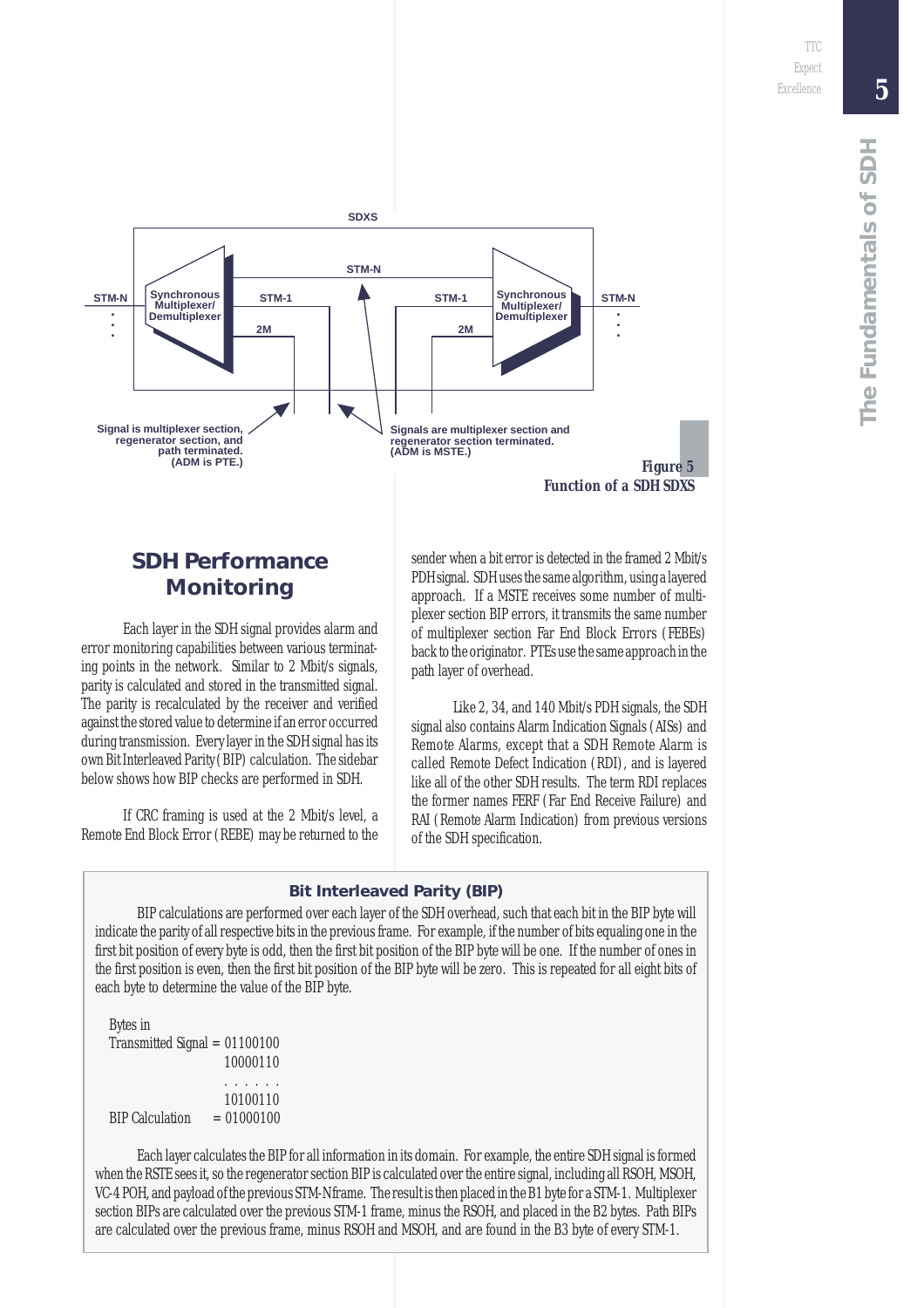TTC

#### **SDH Timing Compensation**

The SDH signal was designed to be timing-tolerant to support plesiochronously timed, lower-rate signals and slight timing differences between synchronously timed NEs. Two mechanisms allow for robust timing compensation: variable bit justification of the lower-rate signal, and a technique called *pointer adjustments* between synchronous elements in the SDH network.

Pointer adjustments allow the VC-4 to float with respect to the SDH frame. This means that a single VC-4 payload frame typically crosses the STM-1 frame boundary, as *Figure 6* shows. The pointer is contained in the H1 and H2 bytes of the MSOH, and it is a count of the number of bytes the VC-4 POH J1 byte is away from the H3 bytes, not including the section overhead bytes. A valid VC-4 pointer can range from 0 to 782.

When timing differences exist, dummy bytes can be inserted into the VC-4 without affecting the data. Since

the pointer is adjusted to indicate where the real POH starts, the receiving end can effectively recover the payload (i.e., ignore the dummy bytes). When *justified* bytes are used, they are always in the same location, regardless of where the POH starts. H3 bytes are called *negative justification bytes* and carry real payload data for one frame during a pointer decrement. The three bytes following the last H3 byte in the VC-4 are called *positive justification bytes* and carry three dummy bytes of information for one frame during a pointer increment.

If there is no timing difference between two nodes, the incoming STM-1 payload bit rate is identical to the transmitting source that drives the outgoing STM-1 frame rate, so no pointer adjustments are needed. **Figure** 7 shows a SDH node that has an incoming frequency f1 and an outgoing frequency f2. If f1 is less than f2, there is a constant lack of payload data to place into the outgoing SDH signal. To compensate, three dummy bytes are placed into the positive stuff bytes and the data is moved to the right by three bytes, so the VC-4 pointer is incremented by one (*Figure 8*). On the other hand, if f1 is greater than f2 (as shown in *Figure 9*), then



*Figure 6 Pointer Bytes Designating the Start of the VC-4 Path Overhead*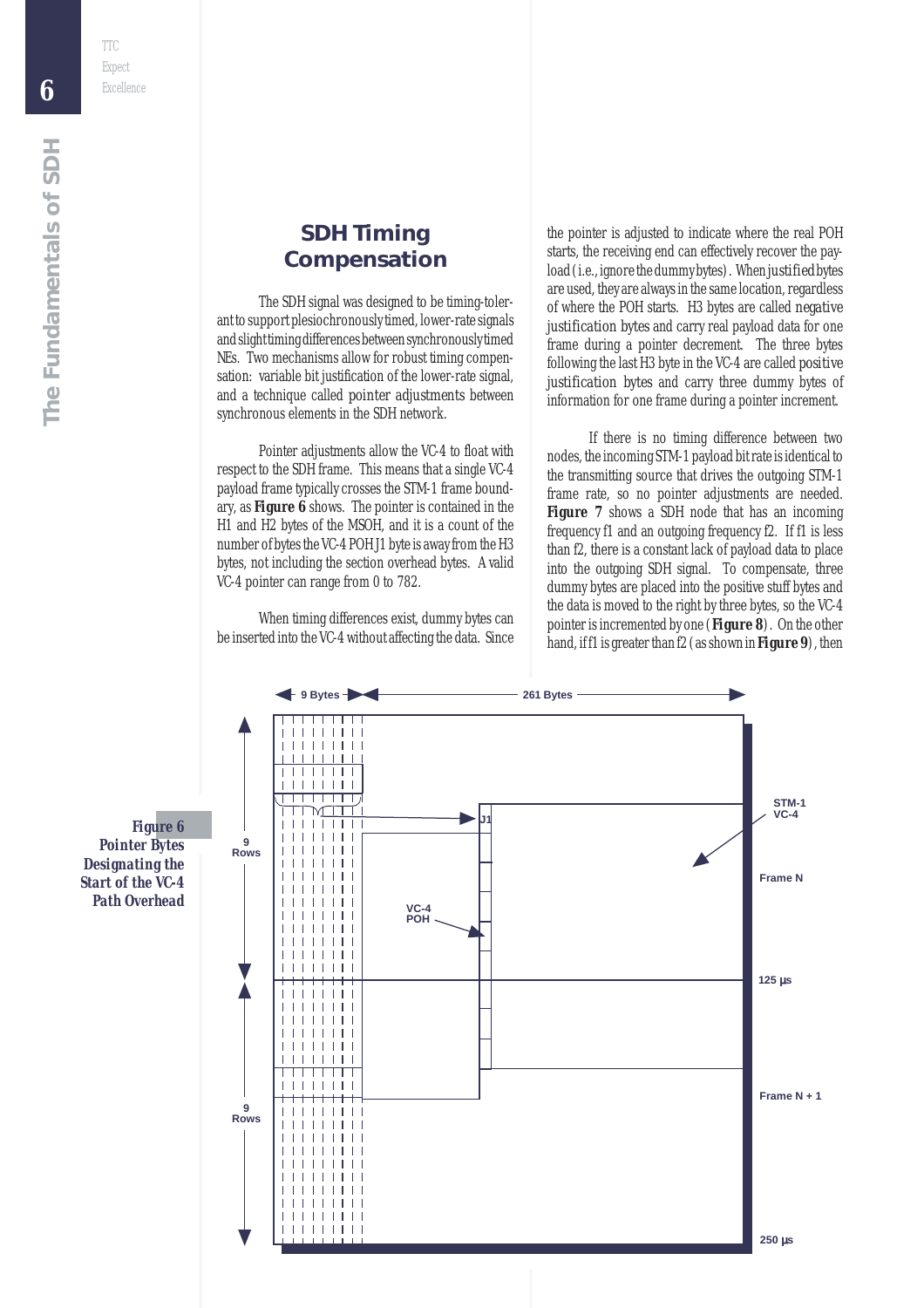

*Figure 7 Node with Slower Incoming Data Rate*

three extra VC-4 payload bytes are stored into the negative stuff bytes, H3, in the MSOH for one frame, while all the payload data is moved to the left by three bytes and the pointer is decreased by one (*Figure 10*).

The only equipment that can perform path pointer adjustments is MSTE, since the pointer value is contained in the MSOH. Also, path pointer adjustments are not performed by PTE (where the payload data enters the SDH network) even though there are potential timing differences at these locations as well. The timing differences at PTEs are due to plesiochronously-timed tributary signals and are corrected by traditional bit justification techniques.

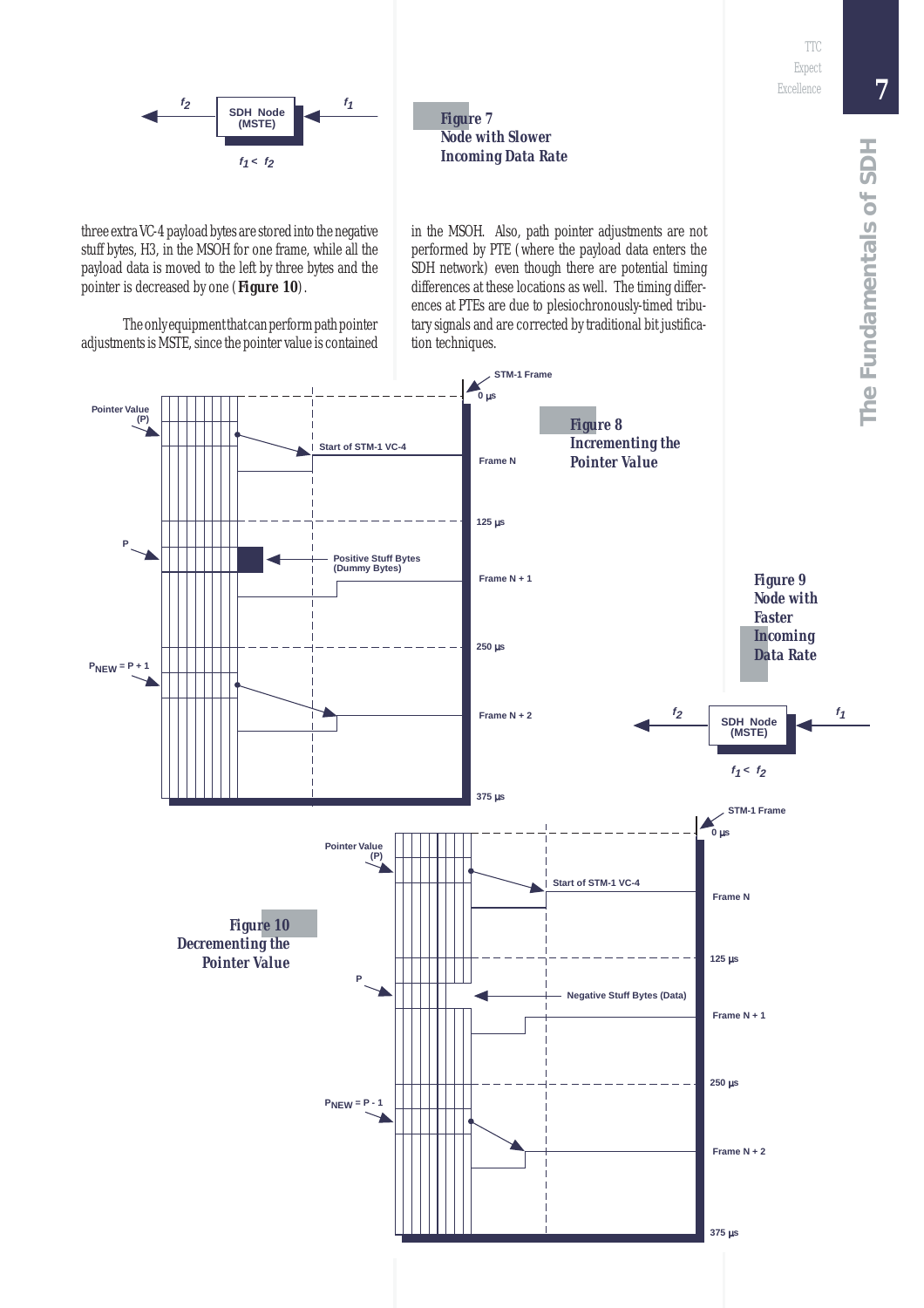#### **140 Mbit/s Payload Multiplexing**

In SDH terms, multiplexing of non-SDH signals means adapting these signals to the structure and timing of an STM-1 signal, enabling these non-SDH signals to be transported inside the SDH network. The first step in the multiplexing of a non-SDH signal is *mapping*. Mapping of a non-SDH signal means increasing the frequency of the non-SDH signal to a pre-determined frequency and adding overhead for each one of the non-SDH signals.

The SDH multiplexing that defines 140 Mbit/s transport is asynchronous 140 Mbit/s. It is the least flexible SDH multiplexing mode, because 140 Mbit/s is the lowest level that can be cross-connected without incurring the delay and hardware cost of demultiplexing the entire SDH signal. Even though this multiplexing is less flexible than multiplexing 2 Mbit/s signals straight into SDH, it is the most important one because this level of multiplexing is needed to allow transport of the large number of 140 Mbit/s signals that already exist in networks throughout the world.

Multiplexing a 140 Mbit/s PDH signal into a STM-1 signal requires a number of steps. The first step is increasing the frequency of the 140 Mbit/s signal to the value of 149.76 Mbit/s, by using variable bit justification. The resulting structure is called a container at level four (C-4). Next, add nine overhead bytes to the C-4; this overhead is called path overhead (POH). These nine bytes are: J1, B3, C2, G1, F2, H4, Z4, and Z5, and the resulting structure is called a virtual container at level four (VC-4). See *Appendix A* for a description of each of these nine bytes. The second step is the addition of a VC-4 pointer. The resulting structure is called an administrative unit at level four (AU-4). Finally, MSOH and RSOH are added to the AU-4 to create the STM-1 signal. See *Appendix A* for a description of each of these section overhead bytes. *Figure 11* shows how a 140 Mbit/s signal is accommodated into an STM-1 signal.

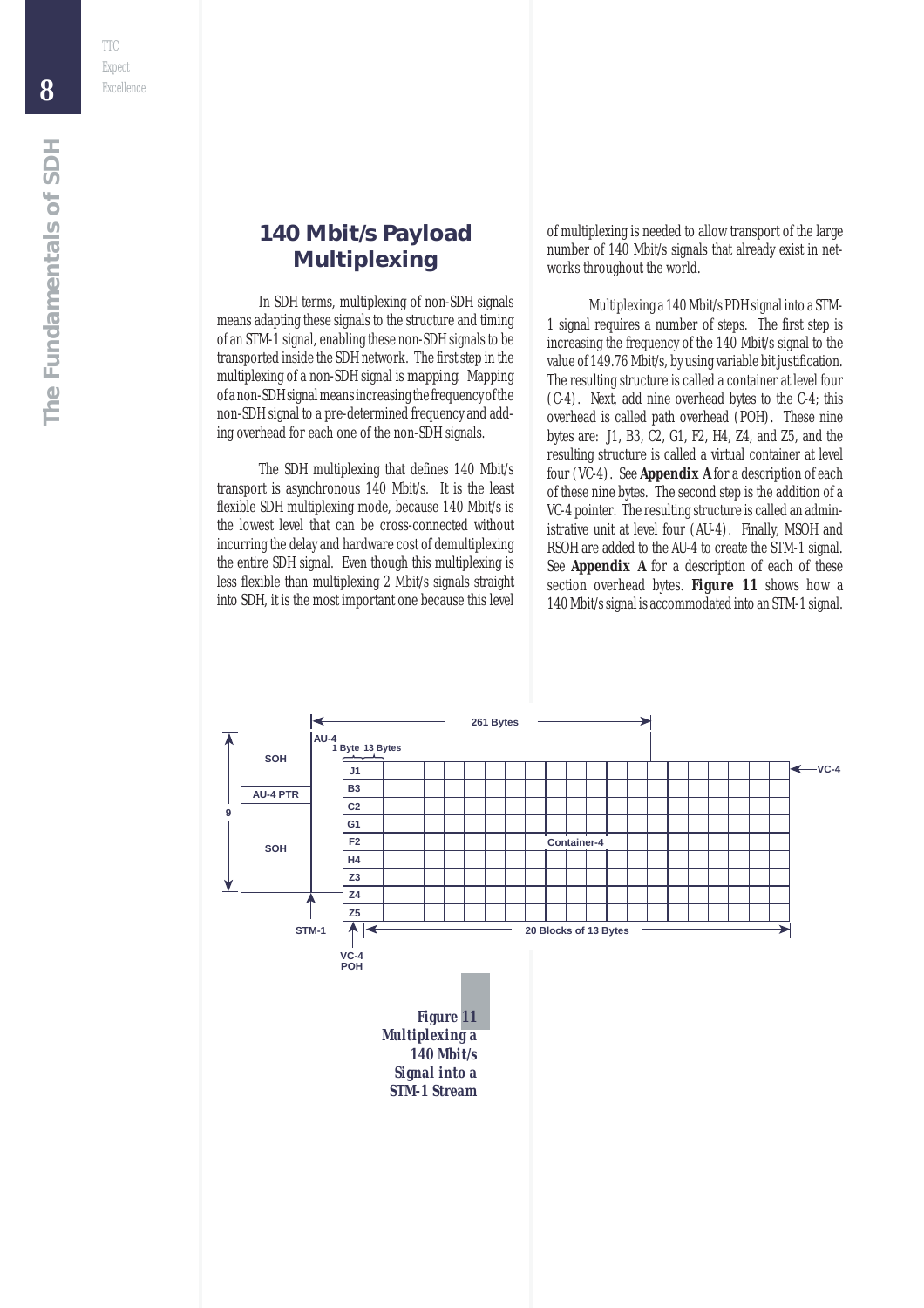

#### **34 Mbit/s Payload Multiplexing**

The multiplexing of 34 Mbit/s signals into an STM-1 is similar to that of 140 Mbit/s signals. The major difference is that, because a VC-4 has a maximum payload capacity of 149.76 Mbit/s, it can transport three 34 Mbit/s signals. Each of the three transported 34 Mbit/s signals is assigned a separate set of POH identical to the POH used with the 140 Mbit/s signal. Another difference is that there are two levels of pointers: one pointer for the VC-4, and one separate pointer for each of the three 34 Mbit/s signals. The synchronized 34 Mbit/s signals are called containers at level three (C-3s), and the structures created by adding the POH are called virtual containers at level 3 (VC-3s). The three VC-3s along with their pointers are called tributary units at level three (TU-3s). Once the three TU-3s have been created, they are combined to form the payload of the VC-4. *Figure 12* shows how three 34 Mbit/s signals are accommodated into a STM-1 signal.

#### **2 Mbit/s Payload Multiplexing**

When developing the SDH standard, the ITU excluded the multiplexing of individual 8 Mbit/s PDH signals into an STM-1. This is because, in most regions of the world, the 8 Mbit/s PDH level is commonly used as an *intermediate* multiplexing level. The use of 2-34 Mbit/s multiplexers/demultiplexers, sometimes called skip multiplexers (that can combine sixteen 2 Mbit/s links into a 34 Mbit/s signal), is common in most PDH networks.

The multiplexing of 2 Mbit/s signals into a STM-1 is similar to that of 34 Mbit/s signals. In this case, the STM-1 signal can transport 63 separate 2 Mbit/s signals. Therefore, as in the case of 34 Mbit/s signals, there are two levels of pointers. Also, the POH assigned to each 2 Mbit/s signal is different from that used in 140 and 34 Mbit/s signals. The POH for a 2 Mbit/s signal consists of four bytes, namely, V5, J2, Z6, and Z7. *Appendix A* describes each of these four bytes. Unlike mapping of 140 and 34 Mbit/s signals, the types of 2 Mbit/s mappings are: asynchronous, bit synchronous, and byte synchronous. Each container at level 1, order 2 (C-12) along with its POH is called a virtual container at level 1, order 2 (VC-12). Each VC-12 along with its VC-12 pointer is called a tributary unit at level 1, order 2 (TU-12). The payload of the VC-4 is created by combining 63 TU-12s. *Figure 13* shows how these 2 Mbit/s signals are accommodated into an STM-1 signal. The sidebar below describes each of the three mappings, and typical uses for each. The mapping and mode that is used depends on the application and nature of the 2 Mbit/s signals.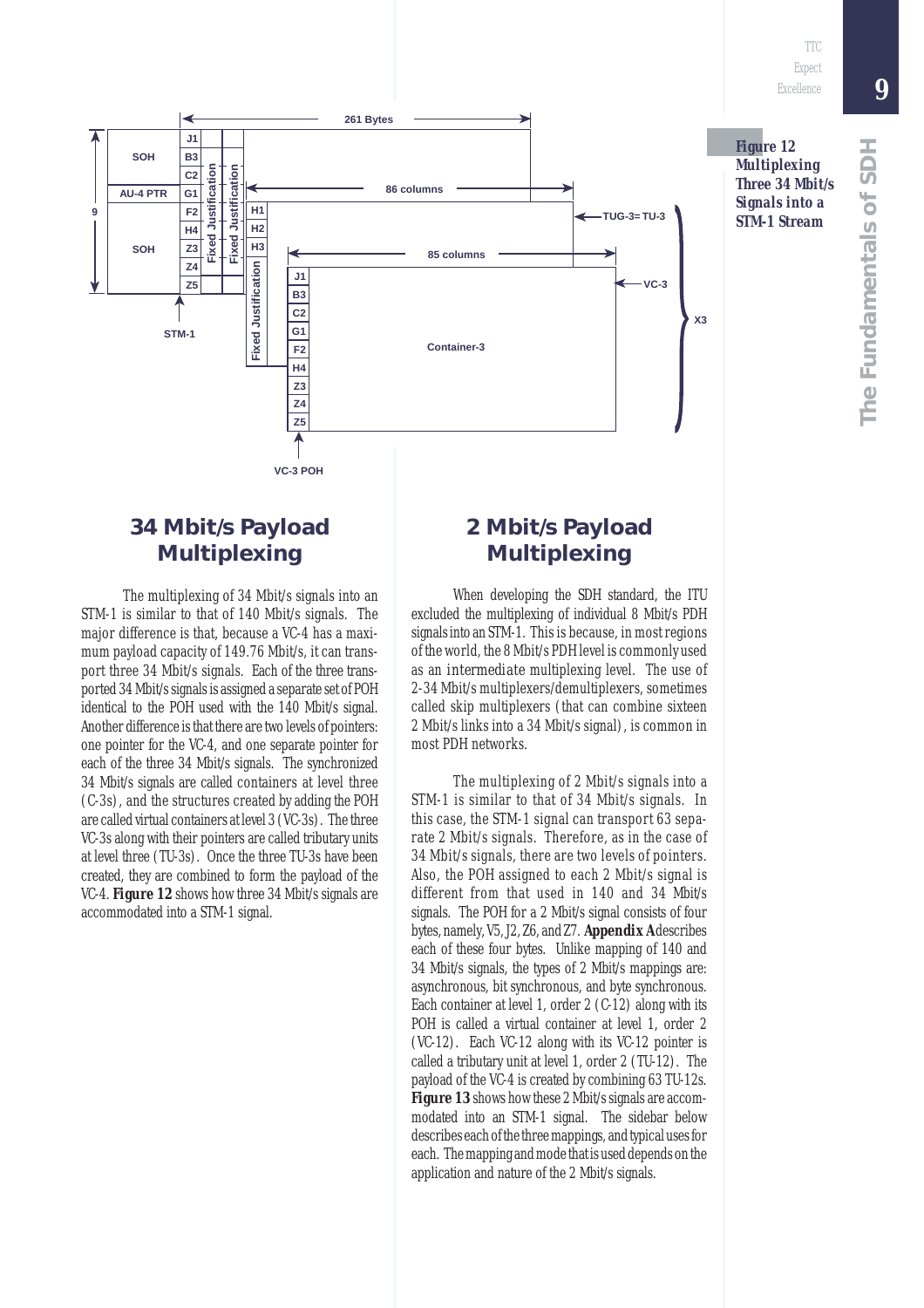

#### **Asynchronous Mapping**

*Asynchronous mapping* means that the 2 Mbit/s signals are not synchronized to the SDH signal. Asynchronous mapping imposes no signal structure requirements, so 2 Mbit/s signals using this mapping do not need to be framed. This type of mapping allows an easy interface with existing PDH systems, because as in the case of 140 and 34 Mbit/s mappings, variable bit justification occurs as part of this type of 2 Mbit/s mapping, but direct access to 64 kbit/s timeslots is not possible.

#### **Bit Synchronous Mapping**

*Bit synchronous mapping* means that the rate of the 2 Mbit/s signals is synchronized to the SDH signal; however, the framing (if any) of the 2 Mbit/s signal is not synchronized to the SDH signal. As in the case of asynchronous mapping, bit synchronous mapping imposes no signal structure requirements, so 2 Mbit/s signals using this mapping do not need to be framed. Unlike asynchronous mapping, no variable bit justification takes place with bit synchronous mapping, so the 2 Mbit/s signals to be mapped must already be synchronized to the SDH network. This type of mapping is not planned for use in international networks; however, it may be used in national networks. As in the case of asynchronous mapping, this type of mapping imposes the restriction that direct access to 64 kbit/s timeslots is not possible.

#### **Byte Synchronous Mapping**

*Byte synchronous mapping* means that both rate and the framing of the 2 Mbit/s signal are synchronized to the SDH signal. Byte synchronous mapping requires G.704 framing on the 2 Mbit/s signals. Because bit justification does not take place, the 2 Mbit/s signals to be mapped must already be synchronized to the SDH network. This mapping allows direct access to 64 kbit/s timeslots, so this should normally be used for Nx64 kbit/s services and most 2 Mbit/s signals in the SDH network. Originally, ITU defined two types of 2 Mbit/s byte synchronous mappings: floating mode and locked mode. The difference between these two lies in the use of the VC-12 pointers. *Floating mode* uses VC-12 pointers, but locked mode does not. *Locked mode* was developed as a means to avoid the use of VC-12 pointers, to eliminate the cost of VC-12 pointer processors in SDH equipment. Originally it was thought that the use of VC-12s pointers in many cases could be unnecessary. Whenever using VC-12 locked mode, all VC-12s are locked in phase and frequency, implying that switching of VC-12s in SMs or SDXSs may cause significant delays. This is one of the reasons why this mapping mode is limited to "special cases", and is not intended to be widely used.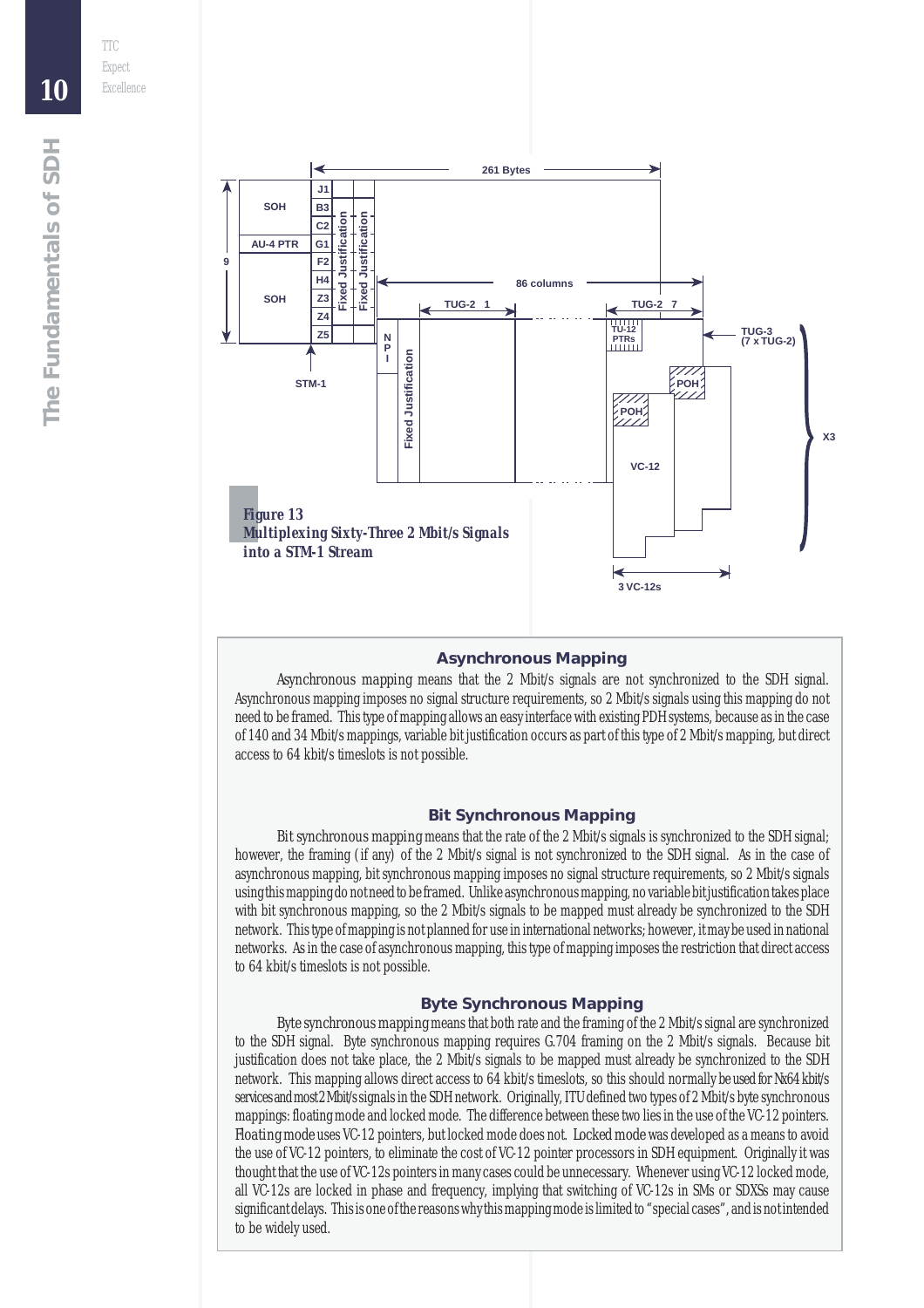#### *Figure 14 Multiplexing Plesiochronous Signals into a STM-N Signal*

For newly deployed networks, such as many being implemented in Central and Eastern Europe, multiplexing of 2 Mbit/s signals is the most important type of SDH multiplexing, because these networks are often designed to bypass the plesiochronous hierarchy, and instead multiplex 2 Mbit/s signals directly into the STM-1 level. *Figure 14* shows the steps to multiplex 2, 34, and 140 Mbit/s PDH signals into a STM-N signal.

#### **SDH Network Management**

One important benefit of SDH when compared to PDH is that SDH networks will operate together with a centralized, standardized control and maintenance system. The progressive incorporation of synchronous electronic cross-connect systems (SDXS) into the network will allow the deployment of OAM&P capabilities from centralized operations. This means that one centralized telecommunications management network (TMN) can be used for operation and maintenance of SDH NEs from different vendors. The TMN interfaces with a network at several different points to receive information



from it and control its operation. The ITU Telecommunication Standardization Sector (ITU-T) Recommendation M.3010 provides the general principles of a TMN. ITU-T Recommendation G.784 applies the principles of the TMN to SDH-based transmission systems. *Figure 15* shows the relationship between the SDH management network and a TMN. Information between the SDH Management Network (SMN) and the TMN is transferred through Q-interfaces. The SMN can be accessed by the TMN at Gateway Network Elements (GNE).

*Figure 15 Relationship Between TMN and SMN in a SDH Network*

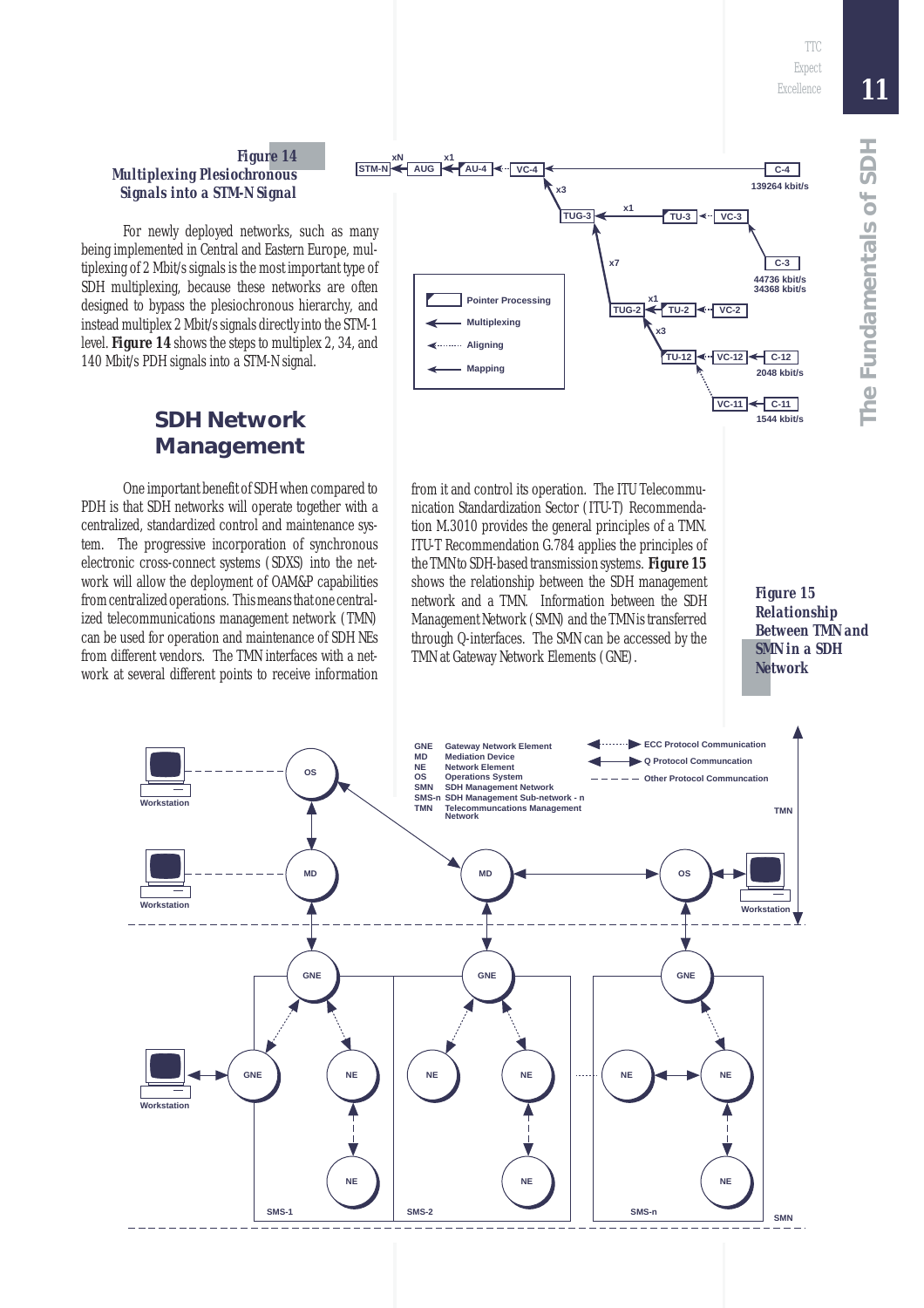The SMN itself consists of a number of SDH Management Sub-Networks (SMSs). Communication within the SMSs is carried on Embedded Control Channels (ECCs) that use the Data Communication Channels (DCCs). DCCs are the D1 thru D12 bytes of the section overhead in a SDH signal. Some of the activities that a SDH management system addresses are security management, performance monitoring, ECC management, configuration management, and fault and maintenance management. SDH not only provides channels for management communications within the signal structure, but it also provides standard protocols for network management.

#### **SDH/PDH Network Testing Applications**

This section describes some important tests for combined SDH/PDH networks and equipment, and some essential capabilities required for testing these networks and elements.

#### **Verification of SDH/PDH and SDH Network Equipment**

One important procedure to be carried out in SDH/PDH networks is verifying that NEs (SMs, AMs, ADs, SDXSs and ORs) comply with ITU-T recommendations. Generation and reception of both PDH and SDH signals at different levels are required for this application. The capability to multiplex/demultiplex both SDH and PDH signals is also required for complete testing. Also needed are the capability to insert and detect both SDH and PDH errors into the transmitted payload and overhead, and to generate and detect both SDH and PDH alarms. Cable simulation capabilities are essential for signal recovery testing. Stress testing is usually performed once compliance with ITU-T recommendations has been verified. **Figure 16** shows wrap-around testing of SDH NEs.

#### **Timing Analysis**

Proper timing must also be verified in SDH/PDH networks. For this purpose, the capability to generate both SDH and PDH signals with frequencies beyond ITU-T recommended nominal values is required. In particular, the capability to synchronize the test instrument to an external 2048 kHz clock source, and the ability to generate SDH signals with frequencies deviated from ITU-T recommended nominal values are important to test pointer processors at NEs. Measurement of bit and frame slips at the SDH and PDH levels should also be available to verify clock recovery and distribution circuits. In addition, manipulation of pointer values should be available to verify correct pointer values recognition at NEs. This includes the capability to generate sequences of pointer values to analyze tolerance to tributary jitter at access demultiplexers. Capability to read and display S1 bytes in the section overhead of SDH signals is also necessary, so that correct processing of SDH synchronization status messages can be verified. *Figure 17* shows typical NEs to be tested for correct synchronization.

> *Figure 16 Wrap-Around Testing of SDH NEs*



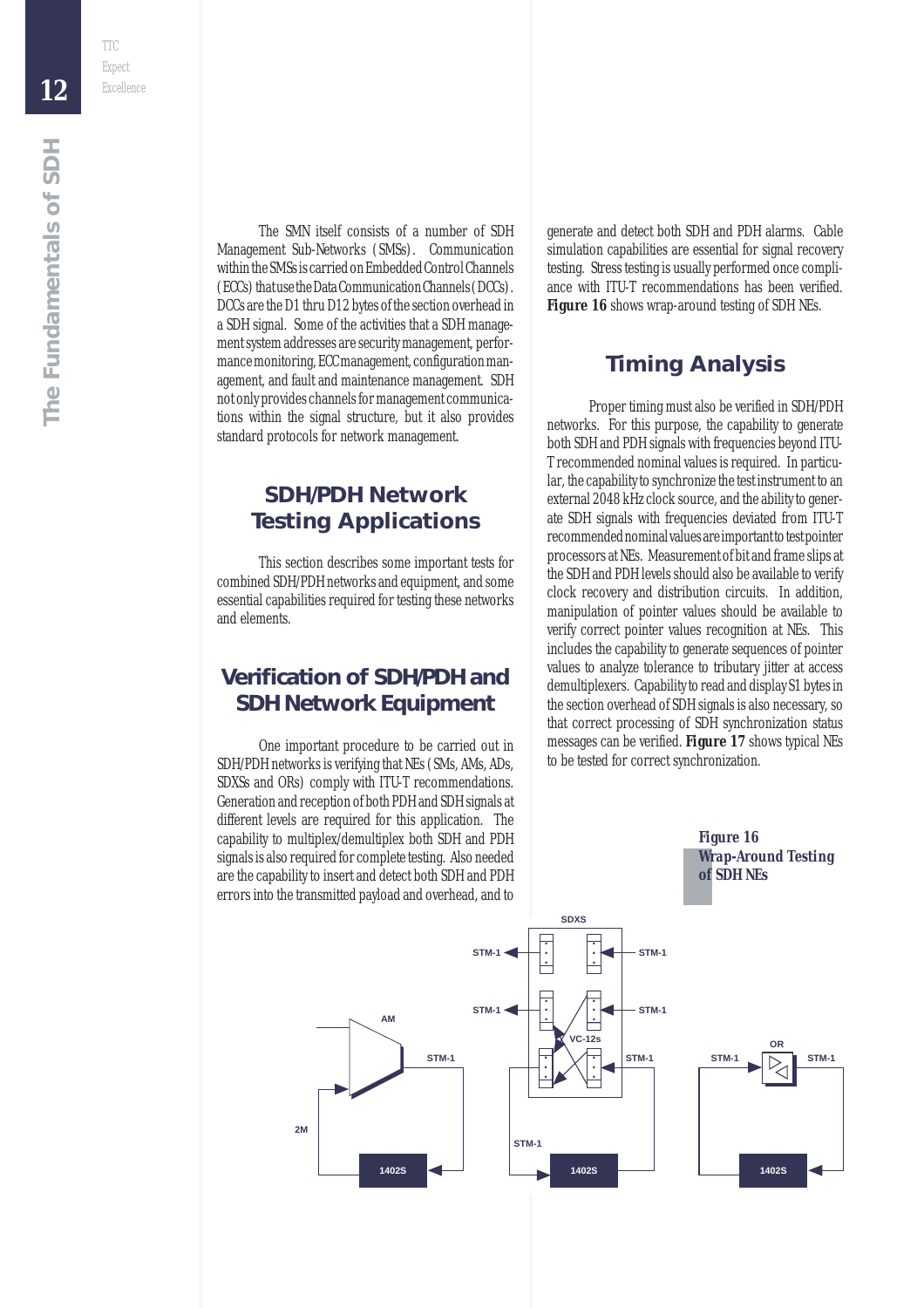*Figure 18 PDH/SDH In-Service Performance Analysis*

*13*



#### **In-Service Network Quality Verification**

The capability to perform both in-service G.821 and in-service M.2100 performance analyses on the PDH tributaries of a SDH signal is required for nonintrusive network quality assessment. Block-based inservice performance analysis on the whole SDH signal for extensive testing is also required. Along with these capabilities, the ability to demultiplex a SDH signal through the Nx64 kbit/s level provides comprehensive service analysis of transmission links at all levels, which is useful to analyze network status under similar environmental conditions and network load. It is important to analyze the PDH payload and overhead inside SDH signals, including detection of PDH alarms, for testing purposes. *Figure 18* shows examples of monitoring points in a SDH/PDH network.

#### **Optical Fiber Media Testing**

ITU-T recommends that SDH signals be transported over optical fibers. One major type of test in SDH networks is verification of the optical transmission medium. Two important parameters to be tested in optical fiber links are optical power level, and return loss.

The TTC INTERCEPTOR® 1402S SDH/PDH Analyzer is a versatile test instrument that includes the capabilities required in all test scenarios just described. It can be used to test both PDH-only and hybrid SDH/PDH circuits and equipment.

#### **Summary**

The SDH signal has built-in performance monitoring, maintenance, provisioning, and operations information directly within the signal format. It contains mechanisms to allow for timing inconsistencies throughout the network, and provides a means for transporting a wide variety of services. It allows tributary drop and insert while reducing equipment cost and timing delay to provide on/off ramps to the industry analogy of the "global superhighway". Rings may be designed to provide a high degree of service quality, even in the presence of multiple failure conditions. SDH networks will increasingly incorporate intelligent network elements for more flexible network configuration. These advantages add up to provide a powerful network standard that will continue to grow in popularity into the future. As SDH brings many new advances to the telecommunications network, it also brings many new testing challenges.

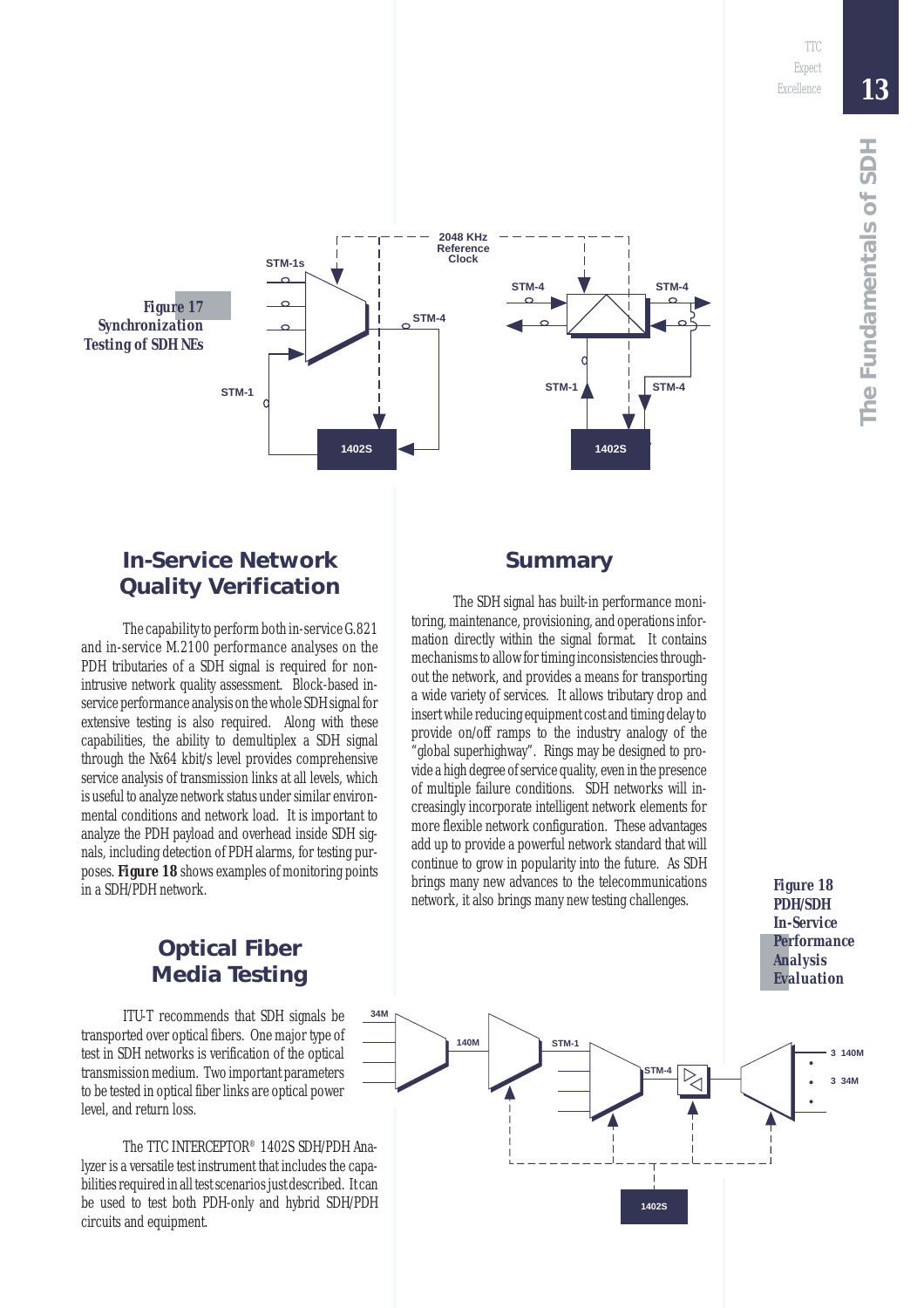#### **Appendix A SDH Regenerator Section, Multiplexer Section, and Path Overhead Layers**

Many of the bytes in the tables of this appendix are undergoing further definition and/or modification at time of publication.

|                                                                   | <b>Byte</b>    | <b>Name</b>                                                               | <b>Description</b>                                                                                                                                                                  |
|-------------------------------------------------------------------|----------------|---------------------------------------------------------------------------|-------------------------------------------------------------------------------------------------------------------------------------------------------------------------------------|
|                                                                   | $A1-A2$        | <b>Framing Bytes</b>                                                      | Provide framing alignment for STM-N signals. For an STM-1,<br>the pattern is A1A1A1A2A2A2, where A1 is 11110110 and A2 is<br>00101000.                                              |
|                                                                   | C <sub>1</sub> | <b>Section Trace</b>                                                      | Provides an indication of path connectivity by repeating either a<br>single or 16 byte fixed length ASCII text string.                                                              |
| <b>Table 2</b>                                                    | $B1*$          | <b>Regenerator Section</b><br>$BIP-8$                                     | Provides regenerator section error monitoring using a bit inter-<br>leaved parity 8 code (BIP-8) using even parity. It is calculated<br>over all bytes of the previous STM-N frame. |
| <b>SDH Regenerator</b><br><b>Section Overhead</b><br><b>Layer</b> | $E1*$          | <b>Regenerator Section</b><br>Orderwire                                   | Provides a 64 kbit/s voice channel for communication between<br>two RSTEs.                                                                                                          |
|                                                                   | $F1*$          | <b>Regenerator Section</b><br><b>User Channel</b>                         | Provides a 64 kbit/s channel reserved for user purposes, for<br>example, to establish a temporary data or voice connection<br>between RSTEs.                                        |
|                                                                   | $D1-D3*$       | <b>Regenerator Section</b><br><b>Data Communication</b><br><b>Channel</b> | Provides a 192 kbit/s Data Communication Channel (DCC)<br>between two RSTEs, to allow for message-based administra-<br>tion, monitoring and other communication needs.              |
|                                                                   |                |                                                                           | * Only defined for the first STM-1 of an STM-N                                                                                                                                      |

*14*

*The Fundamentals of SDH*

The Fundamentals of SDH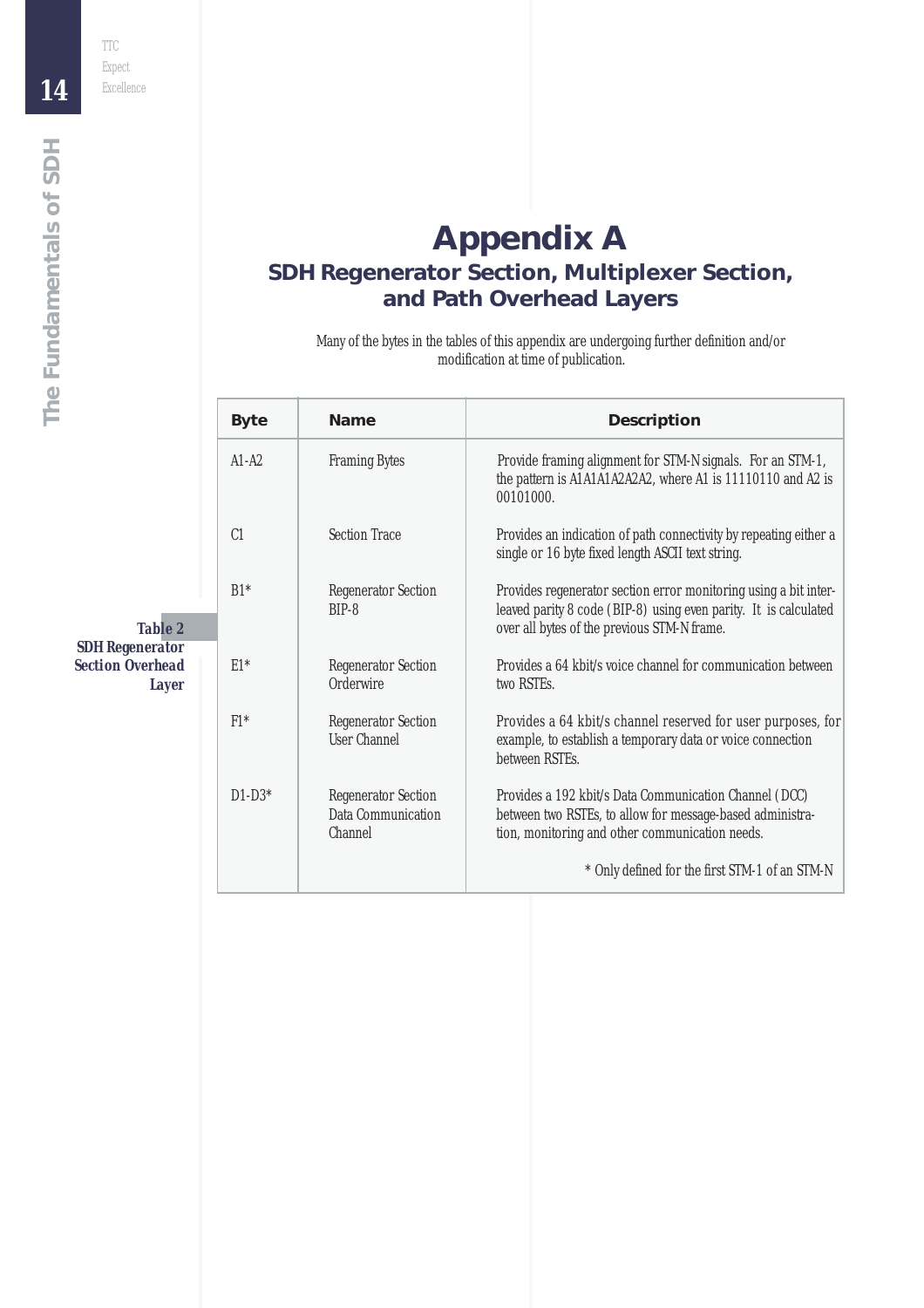| <b>Byte</b> | <b>Name</b>                                                               | <b>Description</b>                                                                                                                                                                                                                                                                     |  |
|-------------|---------------------------------------------------------------------------|----------------------------------------------------------------------------------------------------------------------------------------------------------------------------------------------------------------------------------------------------------------------------------------|--|
| $H1-H2$     | Pointer                                                                   | Provides a byte offset value to indicate where the path<br>overhead begins within each VC-4. It is defined for all STM-1s<br>within an STM-N.                                                                                                                                          |  |
| Y           | <b>Filling Bytes</b>                                                      | These bytes are not currently used. They are fixed to the value<br>1001SS11, where S bits are unspecified. They are defined for<br>all STM-1s within an STM-N.                                                                                                                         |  |
| 1           | <b>Filling Bytes</b>                                                      | These bytes are not currently used. They are fixed to the value<br>11111111. They are defined for all STM-1s within an STM-N.                                                                                                                                                          |  |
| H3          | <b>Pointer Action</b>                                                     | Three extra bytes are provided for negative byte justification<br>needed to perform a pointer decrement without losing any<br>data. They are defined for all STM-1s within an STM-N.                                                                                                   |  |
| B2          | <b>Multiplexer Section</b><br>BIP-24xN                                    | Provides multiplexer section error monitoring using a bit<br>interleaved parity 24xN code (BIP-24xN) using even parity. It<br>is calculated over all bytes of the multiplexer section overhead<br>and VC-4, excluding the regenerator section overhead of the<br>previous STM-1 frame. |  |
| K1-K2*      | <b>APS</b> Bytes                                                          | Provide Automatic Protection Switching signaling between two<br>MSTEs. Bits 6, 7 and 8 of K2 are used to signal Multiplexer<br>Section Remote Defect Indication (MS-RDI, 110), an alarm<br>similar to PDH remote alarms.                                                               |  |
| D4-D12*     | <b>Multiplexer Section</b><br><b>Data Communication</b><br><b>Channel</b> | Provides a 576 kbit/s Data Communication Channel (DCC)<br>between two MSTEs, to allow for message-based administra-<br>tion, monitoring and other communication needs.                                                                                                                 |  |
| S1          | Synchronization<br><b>Status Bytes/Growth</b>                             | Bits 5-8 of these bytes are used to specify the level of<br>synchronization of the signal in which they are placed. Bits<br>1-4 are growth bits.                                                                                                                                       |  |
| M1          | <b>Multiplexer Section</b><br>FEBE/Growth                                 | These bytes are used to implement Multiplexer Section Far<br>End Block Error (MS-FEBE), a count of the number of BIP-<br>24xN errors. This is valid only for levels 1 and 4. Additional<br>bits are reserved for growth.                                                               |  |
| $E2*$       | <b>Multiplexer Section</b><br><b>Orderwire</b>                            | Provides a 64 kbit/s voice channel for communication<br>between two MSTEs.                                                                                                                                                                                                             |  |
|             |                                                                           | * Only defined for the first STM-1 of an STM-N                                                                                                                                                                                                                                         |  |
|             |                                                                           |                                                                                                                                                                                                                                                                                        |  |

*Table 3 SDH Multiplexer Section Overhead Layer*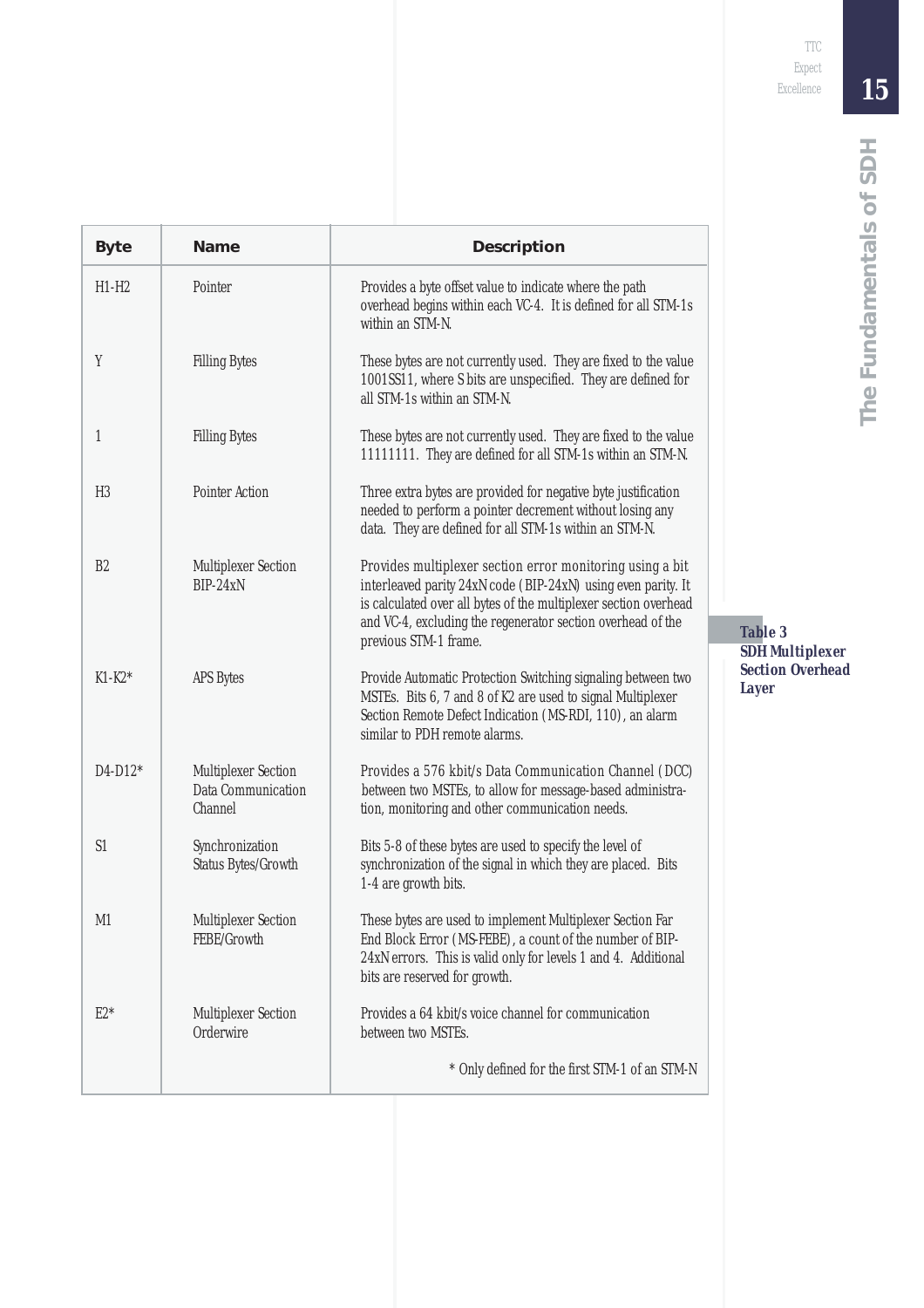|                                                            | <b>Byte</b>    | <b>Name</b>                             | <b>Description</b>                                                                                                                                                                                                                                            |
|------------------------------------------------------------|----------------|-----------------------------------------|---------------------------------------------------------------------------------------------------------------------------------------------------------------------------------------------------------------------------------------------------------------|
|                                                            | J1             | $VC-4$ , $VC-3$<br><b>Path Trace</b>    | Provides an indication of path connectivity by repeating either<br>a 16 or 64 byte fixed length ASCII text string which is inserted<br>when the payload is mapped. Installation crews can modify the<br>string to indicate the tributary source.              |
|                                                            | B <sub>3</sub> | $VC-4$ , $VC-3$<br>Path BIP-8           | Provides VC-4, VC-3 path error monitoring using a BIP-8 with<br>even parity. It is calculated over all bytes of the previous VC-4/<br>$VC-3$ .                                                                                                                |
|                                                            | C <sub>2</sub> | $VC-4/VC-3$<br><b>Signal Label</b>      | Provides information about the content of the VC-4/VC-3,<br>which could contain no valid signal, an 140 Mbit/s PDH signal,<br>34 Mbit/s signals, 2 Mbit/s signals, ATM cells, Distributed<br>Queue Dual Bus (DQDB) signals, or even FDDI signals.             |
|                                                            | G1             | $VC-4/VC-3$<br><b>Path Status</b>       | Provides a method for communicating the far-end path status<br>back to the originating equipment. Both VC-4/VC-3 FEBE and<br>RDI are implemented here.                                                                                                        |
| <b>Table 4</b><br><b>SDH Path</b><br><b>Overhead Layer</b> | F2             | $VC-4/VC-3$<br><b>Path User Channel</b> | Provides a 64 kbit/s channel reserved for user purposes, for<br>example, to establish a temporary data or voice connection<br>between VC-4/VC-3 PTEs.                                                                                                         |
|                                                            | H <sub>4</sub> | Multiframe Indicator                    | Provides a multiframe phase indication of a Tributary Unit<br>(TU) payload whenever transporting 1.544 Mbit/s or 2 Mbit/s<br>signals.                                                                                                                         |
|                                                            | $Z3-Z5$        | <b>Growth Bytes</b>                     | These three bytes are reserved for future needs. For example,<br>Z5 is allocated for specific management purposes, such as<br>Tandem Connection Maintenance (TCM).                                                                                            |
|                                                            | V <sub>5</sub> | VC-12 Path Overhead                     | Provides a method for communicating the far-end path status<br>back to the originating equipment. A BIP-2 code is imple-<br>mented to monitor for errors. VC-12 FEBE and VC-12 RDI,<br>are implemented here. A bit is also dedicated to indicate<br>failures. |
|                                                            | J2             | VC-12 Path Trace                        | Provides an indication of path connectivity by repeat-<br>ing a 16-byte fixed length ASCII text string which is<br>inserted when the payload is mapped. Installation crews<br>can modify the string to indicate the tributary source.                         |
|                                                            | $Z6-Z7$        | <b>Growth Bytes</b>                     | These two bytes are reserved for future needs. In particular,<br>Z6 is allocated for specific management purposes, such as<br>Tandem Connection Maintenance (TCM).                                                                                            |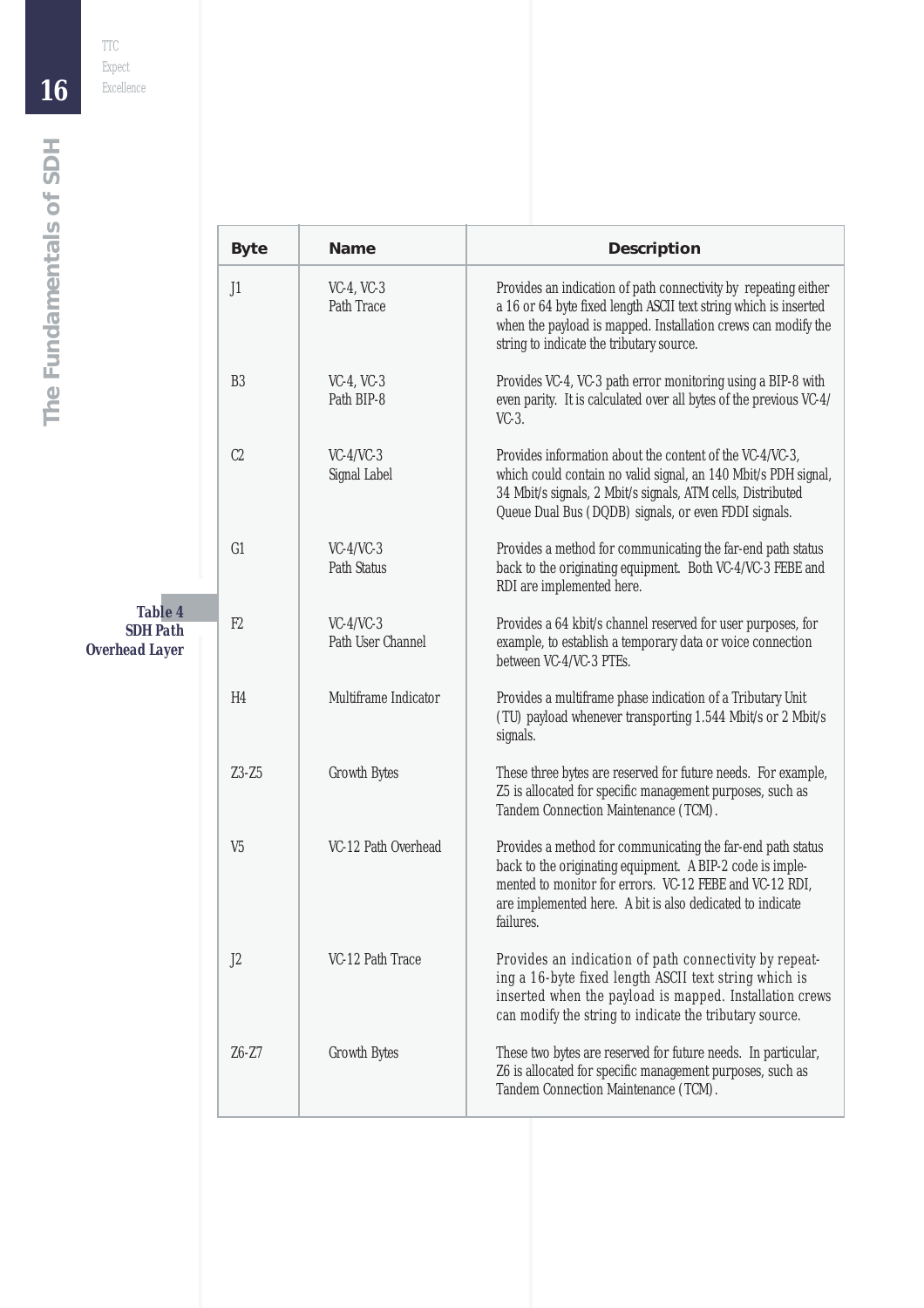TTC Expect Excellence

*17*

# DO NOT PRINT THIS PAGE pg. 17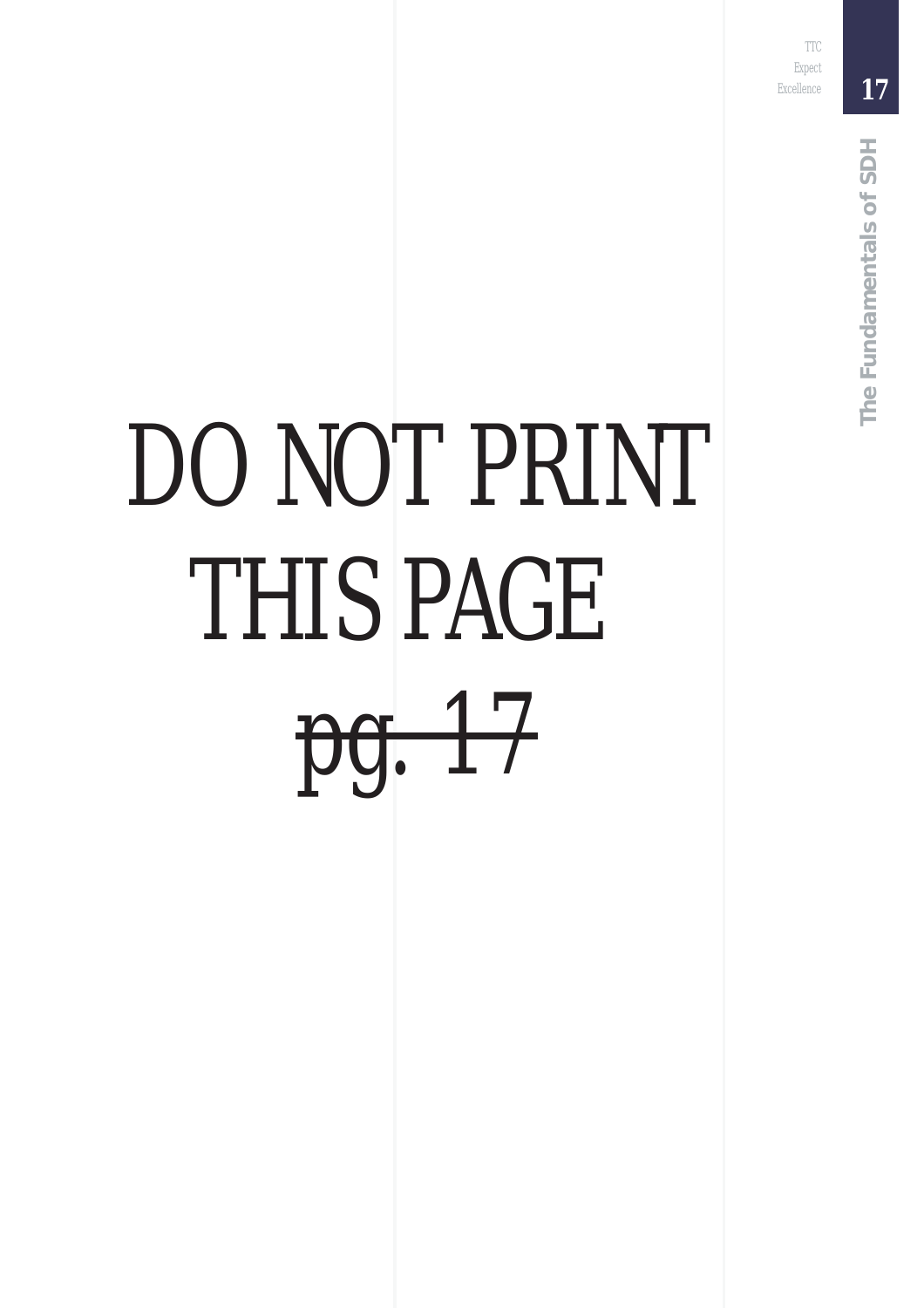





**Telecommunications Techniques Corporation** 20400 Observation Drive, Germantown, Maryland 20876 Tel. (800) 638-2049 • (301) 353-1550 (MD) • FAX (301) 353-0731 WWW Address: http://www.ttc.com

I-SDH TN - 5/95